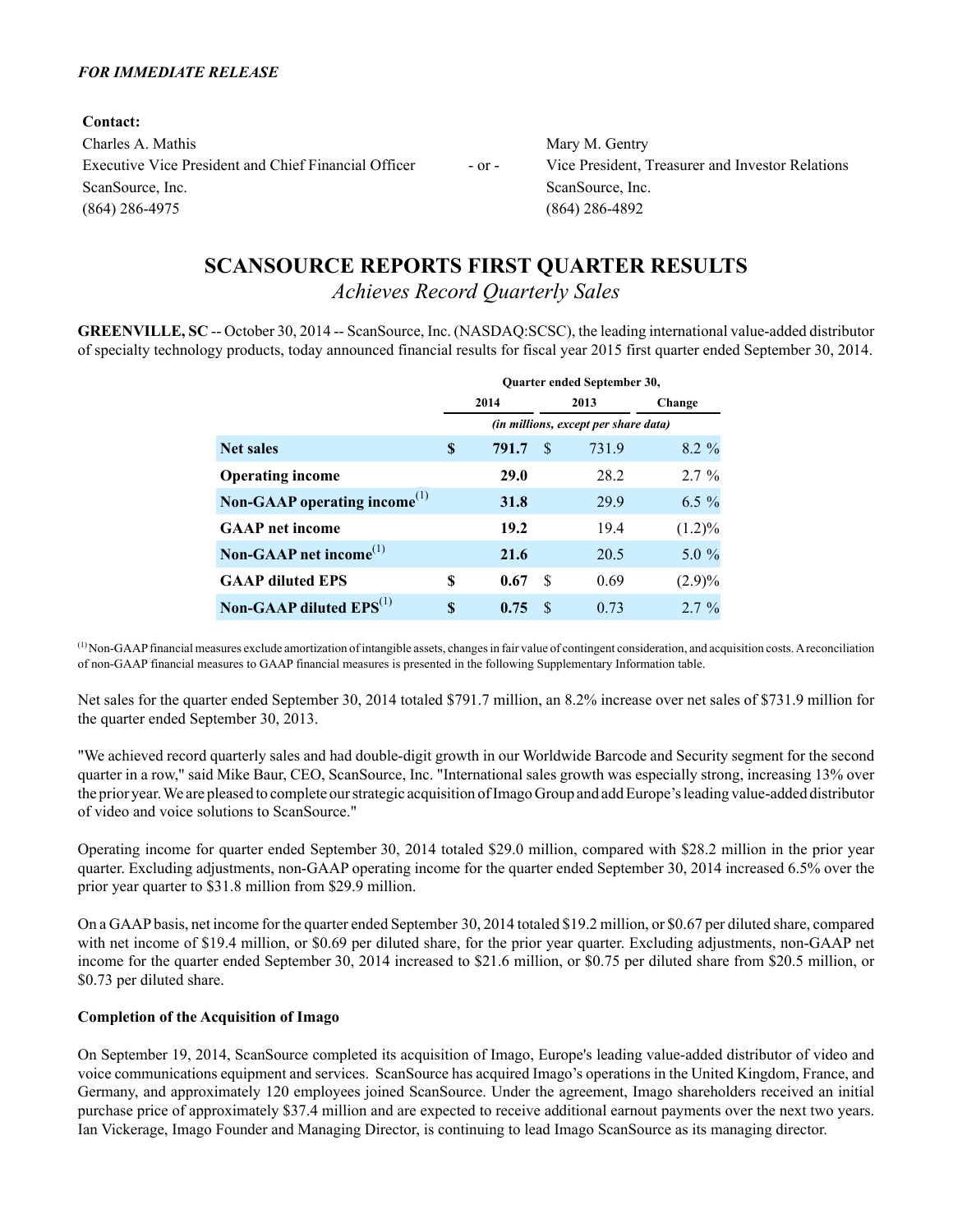### **Forecast for Next Quarter**

The Company announced its current expectations for the second quarter of fiscal year 2015. ScanSource expects net sales for the quarter ending December 31, 2014 to range from \$780 million to \$800 million and non-GAAPdiluted earnings per share to range from \$0.64 to \$0.66 per share. Non-GAAP diluted earnings per share exclude acquisition costs, amortization of intangibles, and changes in fair value of contingent consideration.

### **Webcast Details**

ScanSource will present additional information about its financial results and outlook in a conference call with presentation slides today, October 30, 2014, at 5:00 p.m. (ET). A webcast of the call and accompanying presentation slides will be available for all interested parties and can be accessed at www.scansource.com (Investor Relations section). The webcast will be available for replay for 60 days.

### **Safe Harbor Statement**

This press release contains comments that are "forward-looking" statements that involve risks and uncertainties; these statements are subject to the safe harbor created by the Private Securities Litigation Reform Act of 1995. Any number of important factors could cause actual results to differ materially from anticipated or forecasted results, including, but not limited to, expanded international operations that expose the Company to greater risks than its operations in domestic markets; risks in connection with our growth which includes strategic acquisitions; costs and delays in connection with the Company's new ERP system; the ability to forecast volatility in earnings resulting from the quarterly revaluation of the Company's earnout obligation to the sellers of CDC and Imago; risks associated with consolidation of the Company's vendors; risks in connection with compliance with laws and regulations governing the Company's international business; macroeconomic circumstances that could impact the business, such as currency fluctuations, credit market conditions, and an economic downturn; the timing and amount of any share repurchases; the exercise of discretion by the Company to make any repurchase or continue the share repurchase authorization; and changes to the source of funds for any repurchases. For more information concerning factors that could cause actual results to differ from anticipated results, see the Company's annual report on Form 10-K for the year ended June 30, 2014, filed with the Securities and Exchange Commission. Except as may be required by law, the Company expressly disclaims any obligation to update these forward-looking statements to reflect events or circumstances after the date of this press release or to reflect the occurrence of unanticipated events.

### **Non-GAAP Financial Information**

In addition to disclosing results that are determined in accordance with United States Generally Accepted Accounting Principles ("GAAP"), the Company also discloses certain non-GAAPfinancial measures, which are summarized below. Non-GAAPfinancial measures are used to better understand and evaluate performance, including comparisons from period to period. The Company completed an acquisition on September 19, 2014 and has a planned acquisition that it expects to close on or before December 31, 2014. Both of these acquisitions are structured with earnout payments. Given the size of the acquisitions and potential variability of fair value adjustments on operating results, non-GAAPresults exclude amortization of intangible assets related to acquisitions and change in fair value of contingent consideration.

*Net sales excluding the translation impact of foreign currencies*: The Company discusses the percentage change in net sales excluding the translation impact from changes in foreign currency exchange rates between reporting periods. This measure enhances comparability between periods to help analyze underlying trends.

*Non-GAAP operating income, non-GAAP net income and non-GAAP EPS:* To evaluate current period performance on a clearer and more consistent basis with prior periods, the Company discloses non-GAAP operating income, non-GAAP net income and non-GAAP diluted earnings per share. Non-GAAP results exclude amortization of intangible assets related to acquisitions and change in the fair value of contingent consideration. Results for the quarter ended September 30, 2014 also exclude acquisition costs. Non-GAAP operating income, non-GAAP net income, and non-GAAP EPS measures are useful in better assessing and understanding the Company's operating performance, especially when comparing results with previous periods or forecasting performance for future periods.

*Return on invested capital ("ROIC")*: Management uses ROIC as a performance measurement to assess efficiency in allocating capital under the Company's control to generate returns. Management believes this metric balances the Company's operating results with asset and liability management, is not impacted by capitalization decisions and is considered to have a strong correlation with shareholder value creation. In addition, it is easily computed, communicated and understood. ROIC also provides management a measure of the Company's profitability on a basis more comparable to historical or future periods.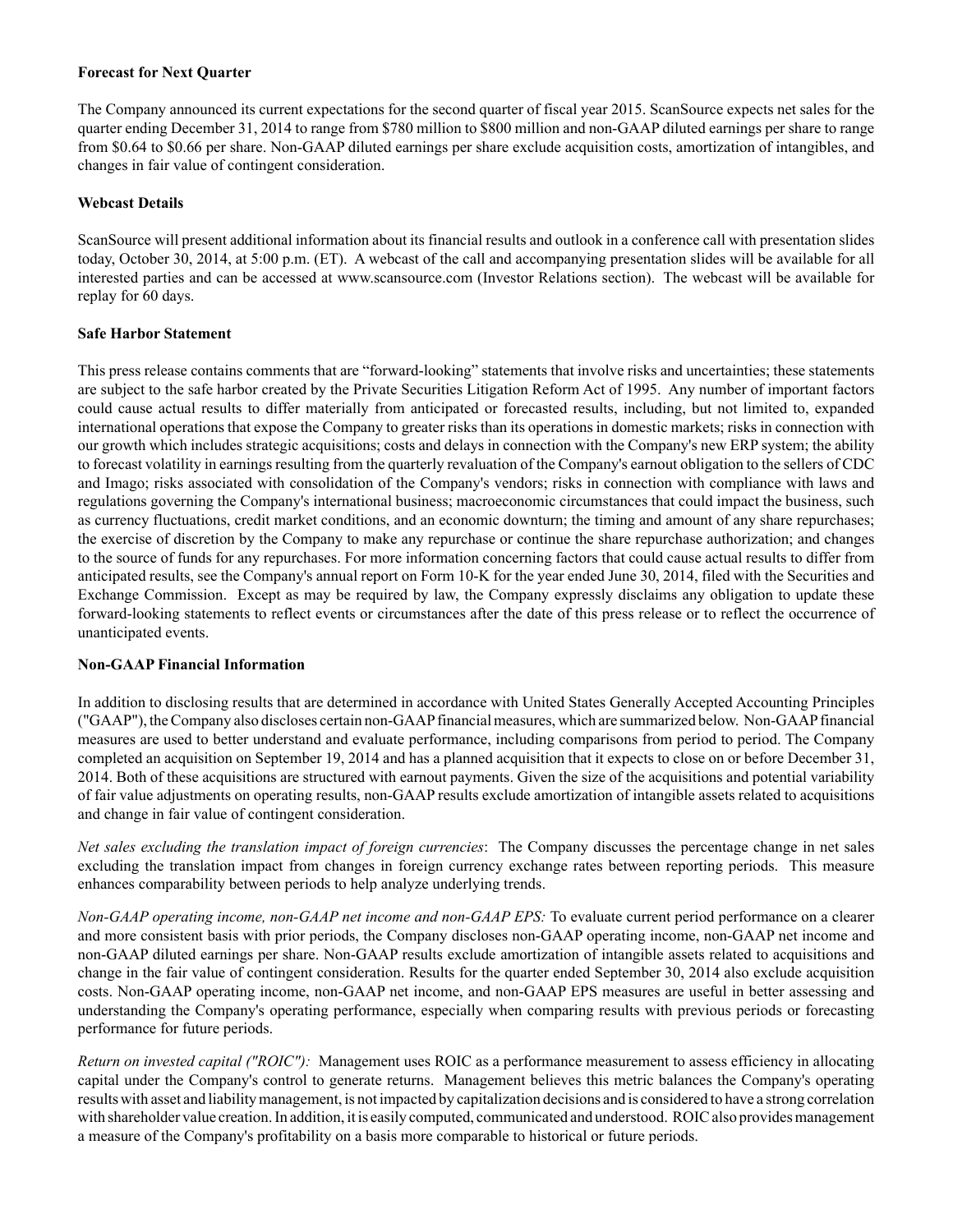### **ScanSource Reports First Quarter Results**

ROIC assists management in comparing the Company's performance over various reporting periods on a consistent basis because it removes from operating results the impact of items that do not reflect core operating performance. Starting this quarter, adjusted earnings before interest expense, income taxes, depreciation and amortization ("EBITDA") excludes the change in fair value of contingent consideration, in addition to other non-GAAP adjustments. Management believes the calculation of ROIC provides useful information to investors and is an additional relevant comparison of the Company's performance during the year. In addition, the Company's Board of Directors uses ROIC in evaluating business and management performance. Certain management incentive compensation targets are set and measured relative to ROIC.

These non-GAAPfinancial measures have limitations as analytical tools, and the non-GAAPfinancial measures that the Company reports may not be comparable to similarly titled amounts reported by other companies. Analysis of results and outlook on a non-GAAPbasis should be considered in addition to, and not in substitution for or as superior to, measurements of financial performance prepared in accordance with GAAP. A reconciliation of the Company's non-GAAPfinancial information to GAAPis set forth in the following Supplementary Information tables.

### **About ScanSource, Inc.**

ScanSource, Inc. (NASDAQ: SCSC) is the leading international distributor of specialty technology products, focusing on pointof-sale (POS) and barcode, communications and physical security solutions. ScanSource's teams provide value-added services and operate from two technology segments, Worldwide Barcode & Security and Worldwide Communications & Services. ScanSource is committed to helping its reseller customers choose, configure and deliver the industry's best products across almost every vertical market in North America, Latin America and Europe. Founded in 1992, the Company ranks #751 on the Fortune 1000. For more information, visit www.scansource.com.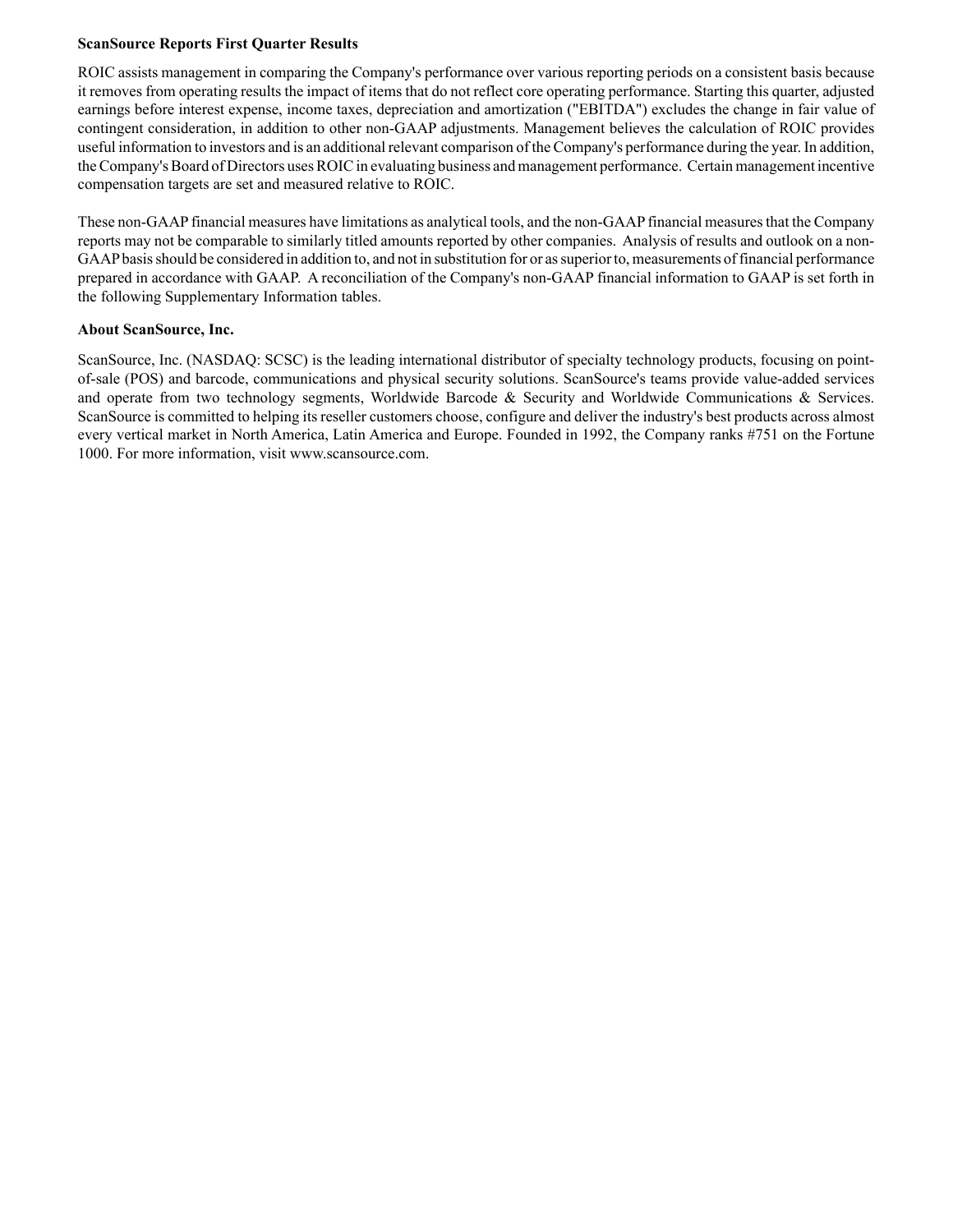# **ScanSource, Inc. and Subsidiaries Condensed Consolidated Balance Sheets (Unaudited) (in thousands)**

|                                                                                                        |                          | September 30, 2014 |                           | June 30, 2014* |
|--------------------------------------------------------------------------------------------------------|--------------------------|--------------------|---------------------------|----------------|
| <b>Assets</b>                                                                                          |                          |                    |                           |                |
| Current assets:                                                                                        |                          |                    |                           |                |
| Cash and cash equivalents                                                                              | \$                       | 139,863            | $\mathbb{S}$              | 194,851        |
| Accounts receivable, less allowance of \$24,110 at September 30, 2014<br>and \$26,257 at June 30, 2014 |                          | 500,002            |                           | 464,405        |
| Inventories                                                                                            |                          | 495,090            |                           | 504,758        |
| Prepaid expenses and other current assets                                                              |                          | 44,497             |                           | 33,558         |
| Deferred income taxes                                                                                  |                          | 18,302             |                           | 18,109         |
| Total current assets                                                                                   |                          | 1,197,754          |                           | 1,215,681      |
| Property and equipment, net                                                                            |                          | 38,423             |                           | 31,823         |
| Goodwill                                                                                               |                          | 50,945             |                           | 32,342         |
| Other non-current assets, including net identifiable intangible assets                                 |                          | 73,869             |                           | 55,278         |
| <b>Total assets</b>                                                                                    | $\overline{\mathcal{S}}$ | 1,360,991          | $\mathcal{S}$             | 1,335,124      |
|                                                                                                        |                          |                    |                           |                |
| <b>Liabilities and Shareholders' Equity</b>                                                            |                          |                    |                           |                |
| Current liabilities:                                                                                   |                          |                    |                           |                |
| Accounts payable                                                                                       | \$                       | 423,545            | \$                        | 421,721        |
| Accrued expenses and other current liabilities                                                         |                          | 67,915             |                           | 63,574         |
| Current portion of contingent consideration                                                            |                          | 7,806              |                           | 5,851          |
| Income taxes payable                                                                                   |                          | 15,164             |                           | 8,685          |
| Total current liabilities                                                                              |                          | 514,430            |                           | 499,831        |
| Deferred income taxes                                                                                  |                          | 4,356              |                           | 185            |
| Long-term debt                                                                                         |                          | 5,429              |                           | 5,429          |
| Long-term portion of contingent consideration                                                          |                          | 2,356              |                           | 5,256          |
| Other long-term liabilities                                                                            |                          | 24,155             |                           | 21,780         |
| <b>Total liabilities</b>                                                                               |                          | 550,726            |                           | 532,481        |
| Shareholders' equity:                                                                                  |                          |                    |                           |                |
| Common stock                                                                                           |                          | 170,104            |                           | 168,447        |
| Retained earnings                                                                                      |                          | 670,104            |                           | 650,896        |
| Accumulated other comprehensive income (loss)                                                          |                          | (29, 943)          |                           | (16,700)       |
| Total shareholders' equity                                                                             |                          | 810,265            |                           | 802,643        |
| Total liabilities and shareholders' equity                                                             | $\$$                     | 1,360,991          | $\boldsymbol{\mathsf{S}}$ | 1,335,124      |

\* Derived from audited financial statements.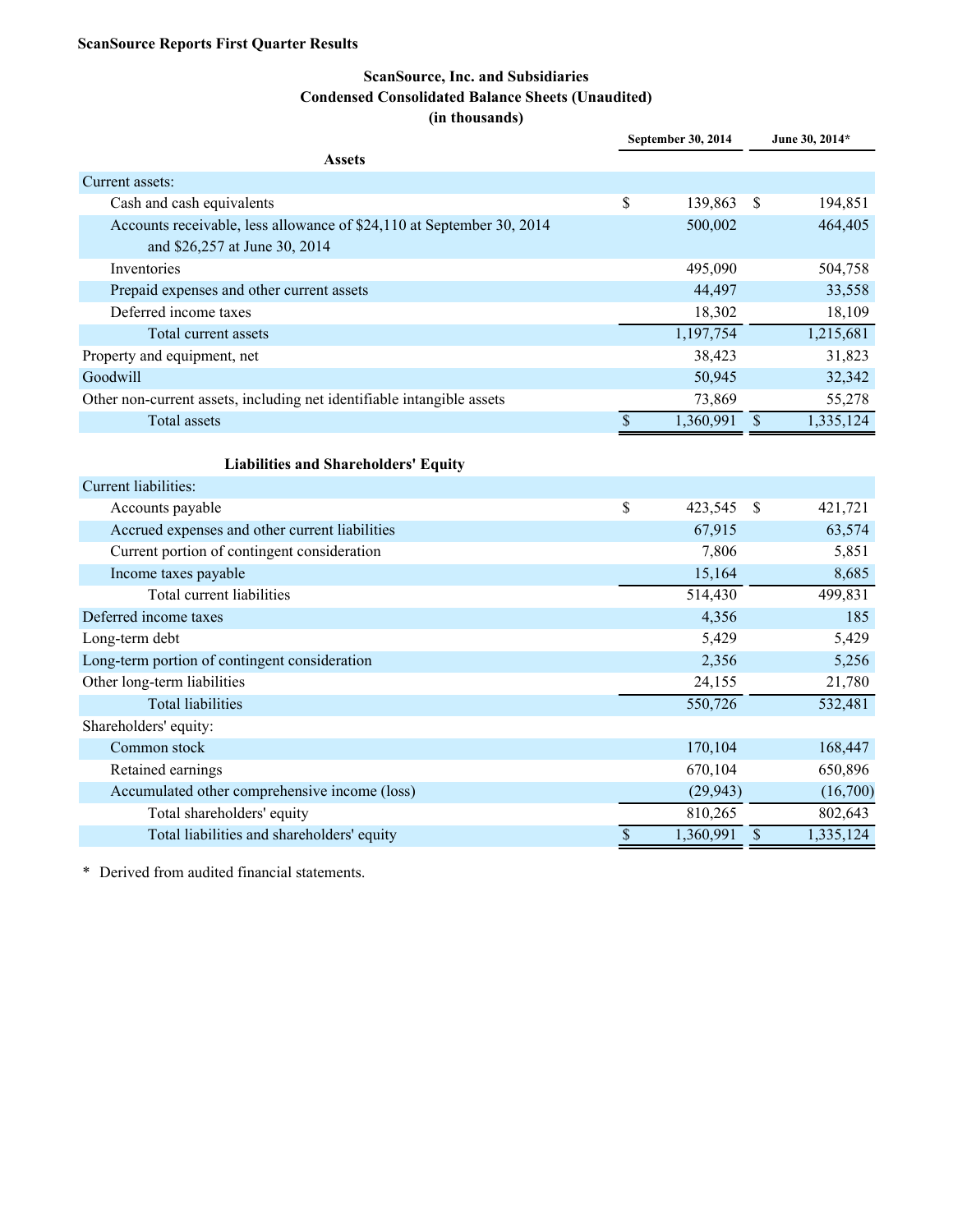# **ScanSource Reports First Quarter Results**

# **ScanSource, Inc. and Subsidiaries Condensed Consolidated Income Statements (Unaudited) (in thousands, except per share data)**

|                                                  |                    | <b>Ouarter</b> ended<br>September 30, |              |         |  |  |
|--------------------------------------------------|--------------------|---------------------------------------|--------------|---------|--|--|
|                                                  |                    | 2014                                  |              | 2013    |  |  |
| Net sales                                        | $\mathbf{\hat{s}}$ | 791,720                               | <sup>S</sup> | 731,904 |  |  |
| Cost of goods sold                               |                    | 714,075                               |              | 655,405 |  |  |
| Gross profit                                     |                    | 77,645                                |              | 76,499  |  |  |
| Selling, general and administrative expenses     |                    | 48,155                                |              | 47,540  |  |  |
| Change in fair value of contingent consideration |                    | 513                                   |              | 738     |  |  |
| Operating income                                 |                    | 28,977                                |              | 28,221  |  |  |
| Interest expense                                 |                    | 190                                   |              | 247     |  |  |
| Interest income                                  |                    | (835)                                 |              | (574)   |  |  |
| Other, net                                       |                    | 386                                   |              | 109     |  |  |
| Income before income taxes                       |                    | 29,236                                |              | 28,439  |  |  |
| Provision for income taxes                       |                    | 10,028                                |              | 9,002   |  |  |
| Net income                                       |                    | 19,208                                | \$.          | 19,437  |  |  |
| Per share data:                                  |                    |                                       |              |         |  |  |
| Net income per common share, basic               | $\mathsf{\$}$      | 0.67                                  | -S           | 0.69    |  |  |
| Weighted-average shares outstanding, basic       |                    | 28,544                                |              | 28,034  |  |  |
|                                                  |                    |                                       |              |         |  |  |
| Net income per common share, diluted             | \$                 | 0.67                                  | <sup>S</sup> | 0.69    |  |  |
| Weighted-average shares outstanding, diluted     |                    | 28,794                                |              | 28,257  |  |  |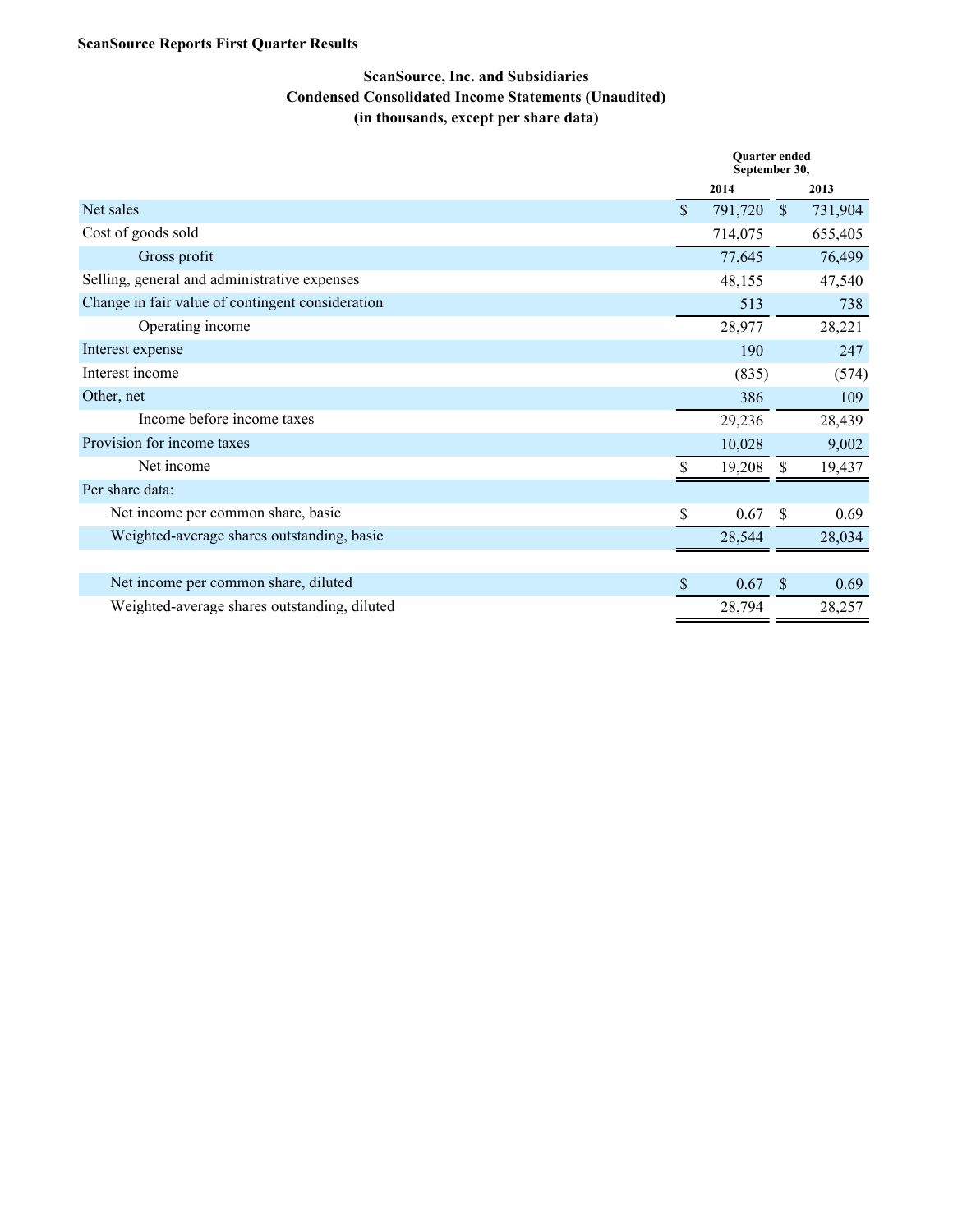### **ScanSource, Inc. and Subsidiaries Supplementary Information (Unaudited) (in thousands)**

**Net Sales by Segment:**

|                                     | Quarter ended<br>September 30, | <b>Non-GAAP</b><br>% Change |          |                      |
|-------------------------------------|--------------------------------|-----------------------------|----------|----------------------|
|                                     | 2014                           | 2013                        | % Change | Excluding $FX^{(a)}$ |
| Worldwide Barcode & Security        | \$<br>500,960                  | 450.644                     | 11.2%    | 11.1%                |
| Worldwide Communications & Services | 290,760                        | 281.260                     | $3.4\%$  | $3.4\%$              |
| Consolidated                        | 791.720                        | 731,904                     | 8.2%     | 8.2%                 |

#### **Net Sales by Geography:**

|                                  |   | Quarter ended<br>September 30, | <b>Non-GAAP</b><br>% Change |         |          |                      |
|----------------------------------|---|--------------------------------|-----------------------------|---------|----------|----------------------|
|                                  |   | 2014                           |                             | 2013    | % Change | Excluding $FX^{(b)}$ |
| North American (U.S. and Canada) | P | 595.791                        |                             | 558.340 | $6.7\%$  | 6.7%                 |
| International                    |   | 195.929                        |                             | 173.564 | 12.9%    | 12.9%                |
| Consolidated                     |   | 791.<br>720                    |                             | 731,904 | 8.2%     | 8.2%                 |

#### Notes:

(a) Year-over-year net sales growth rate excluding the translation impact of changes in foreign currency exchange rates. Calculated by translating the net sales for the quarter ended September 30, 2014 into U.S. dollars using the weighted average foreign exchange rates for the quarter ended September 30, 2013, respectively. Worldwide Barcode & Security net sales excluding the translation impact of foreign currencies for the quarter ended September 30, 2014, as adjusted, totaled \$500.8 million. Worldwide Communications & Services net sales excluding the translation impact of foreign currencies for the quarter ended September 30, 2014, as adjusted, totaled \$290.9 million.

(b) Year-over-year net sales growth rate excluding the translation impact of changes in foreign currency exchange rates. Calculated by translating the net sales for the quarter ended September 30, 2014 into U.S. dollars using the weighted average foreign exchange rates for the quarter ended September 30, 2013, respectively. International net sales excluding the translation impact of foreign currencies for the quarter ended September 30, 2014 remained unchanged at \$195.9 million.

#### **Non-GAAP Financial Information:**

|                                                  | Quarter ended September 30, 2014 |                                                 |              |                      |        |  |                              |
|--------------------------------------------------|----------------------------------|-------------------------------------------------|--------------|----------------------|--------|--|------------------------------|
|                                                  |                                  | <b>Operating</b><br>Pre-tax<br>income<br>income |              | <b>Net</b><br>income |        |  | <b>Diluted</b><br><b>EPS</b> |
| <b>GAAP</b> measure                              | S                                | 28,977                                          | \$29,236     | \$                   | 19,208 |  | 0.67                         |
| Adjustments:                                     |                                  |                                                 |              |                      |        |  |                              |
| Amortization of intangible assets                |                                  | 992                                             | 992          |                      | 660    |  | 0.02                         |
| Change in fair value of contingent consideration |                                  | 513                                             | 513          |                      | 341    |  | 0.01                         |
| Acquisition costs                                |                                  | 1,350                                           | 1.350        |                      | 1,350  |  | 0.05                         |
| Non-GAAP measure                                 | \$                               | 31,832                                          | 32.091<br>S. | S.                   | 21,559 |  | 0.75                         |

**Quarter ended September 30, 2014**

|                                                  | Quarter ended September 30, 2013                                    |        |                                |          |              |                              |   |      |  |
|--------------------------------------------------|---------------------------------------------------------------------|--------|--------------------------------|----------|--------------|------------------------------|---|------|--|
|                                                  | Pre-tax<br><b>Operating</b><br>income<br>income<br>(loss)<br>(loss) |        | <b>Net</b><br>income<br>(loss) |          |              | <b>Diluted</b><br><b>EPS</b> |   |      |  |
| GAAP measure                                     | \$                                                                  | 28,221 |                                | \$28,439 | $\mathbb{S}$ | 19,437                       | S | 0.69 |  |
| Adjustments:                                     |                                                                     |        |                                |          |              |                              |   |      |  |
| Amortization of intangible assets                |                                                                     | 924    |                                | 924      |              | 605                          |   | 0.02 |  |
| Change in fair value of contingent consideration |                                                                     | 738    |                                | 738      |              | 487                          |   | 0.02 |  |
| Non-GAAP measure                                 |                                                                     | 29,883 |                                | \$30,101 | S.           | 20,529                       |   | 0.73 |  |
|                                                  |                                                                     |        |                                |          |              |                              |   |      |  |